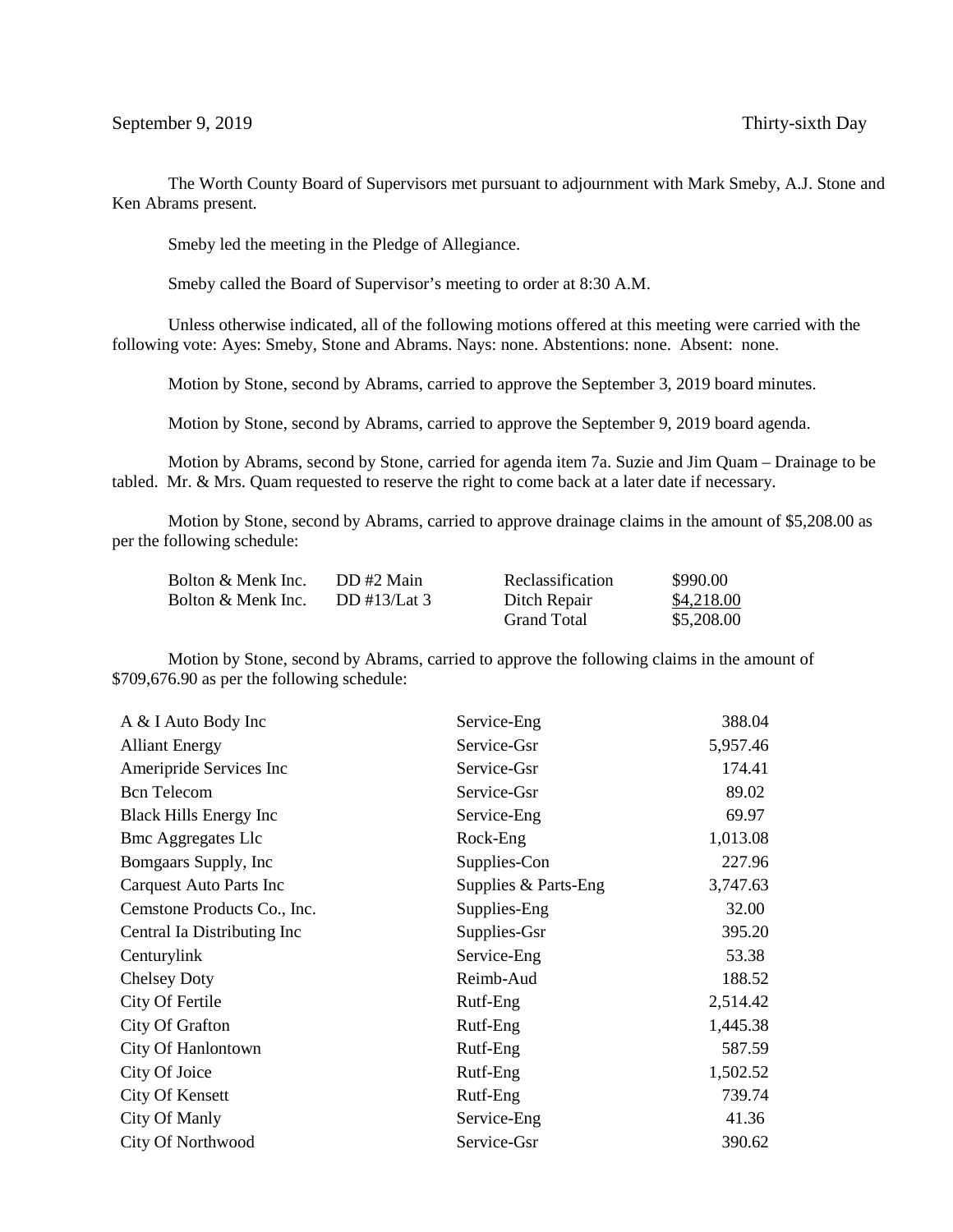| Com-Tec Land Mobile Radio               | Service-911          | 13,107.55  |
|-----------------------------------------|----------------------|------------|
| <b>Culligan Of Mason City</b>           | Service-Gsr          | 87.75      |
| Dennis Paulson                          | Reimb-Shf            | 21.40      |
| Dick's Place Body & Tow                 | Service-Shf          | 265.00     |
| Electric Pump Inc                       | Service-Wwt          | 3,493.78   |
| Falkstone Llc                           | Rrock-Eng            | 276,720.56 |
| Farmchem Corp                           | Supplies-Con         | 156.64     |
| Galls, Llc                              | Supplies-Shf         | 255.89     |
| Glaxosmithkline                         | Supplies-Phd         | 456.50     |
| Greve Law Office                        | Rent & Payroll-Aty   | 5,905.75   |
| Huber Supply Co Inc                     | Ssupplies-Eng        | 245.74     |
| I35/105 Welcome Center Inc.             | H/M Tax-Ndp          | 6,276.51   |
| Ia Prison Industries                    | Supplies-911         | 935.00     |
| Ia State Assn Of Assessors              | Edu-Asr              | 680.00     |
| <b>Iaccyso</b>                          | Edu-Vaf              | 60.00      |
| Imwca                                   | Wk Comp Prem-Ins     | 4,538.00   |
| <b>Interstate Motor Trucks Inc</b>      | Parts-Eng            | 136.62     |
| <b>Iowa State Fire Marshal Division</b> | Fee-Eng              | 80.00      |
| Isac                                    | Edu-Aud              | 70.00      |
| Itsavvy Llc                             | Supplies-Dap         | 375.00     |
| J & J Machining Welding & Fabricating   | Service-Eng          | 1,470.56   |
| Jacki Backhaus                          | Reimb-Aud            | 529.12     |
| Jacob Hanson                            | Reeimb-Trs           | 268.65     |
| Jeff Miller                             | Supplies-Dap         | 200.00     |
| Joel Rohne                              | Mileage-It/Gis       | 177.48     |
| Joe's Collision & Performance Inc       | Service-Shf          | 18.32      |
| Kibble Equipment Llc                    | Supplies-Eng         | 204.47     |
| L R Falk Const Co                       | Rock-Eng             | 221,854.93 |
| <b>Lawson Products Inc</b>              | Parts & Supplies-Eng | 1,861.44   |
| Lexisnexis                              | Service-Aty          | 167.00     |
| Lion                                    | Supplies-Ema         | 16,197.99  |
| Marco Technologies Llc                  | Service-Dap          | 149.90     |
| Mark Smeby                              | Mileage-Sup          | 48.72      |
| Martin Marietta Materials Inc           | Rock-Eng             | 65,152.88  |
| Mediacom                                | Service-Gsr          | 227.53     |
| Midwest Pipe Supply Inc                 | Supplies-Eng         | 1,657.50   |
| Motorola Solutions Inc                  | Supplies-911         | 5,456.00   |
| Napa Auto Parts                         | Supplies-Eng         | 36.64      |
| Niacog                                  | Service-Tra          | 903.26     |
| Northwood Sanitation Llc                | Service-Gsr          | 191.50     |
| Nuss Truck & Equipment Inc              | Parts-Eng            | 5,787.87   |
| Plunkett's Pest Control Inc             | Service-Shf          | 52.00      |
| Pratum, Inc.                            | Service-Dap          | 390.00     |
| Quality Pump & Control Inc              | Service-Wat          | 1,437.50   |
| <b>Ram Systems</b>                      | Service-Phd          | 720.00     |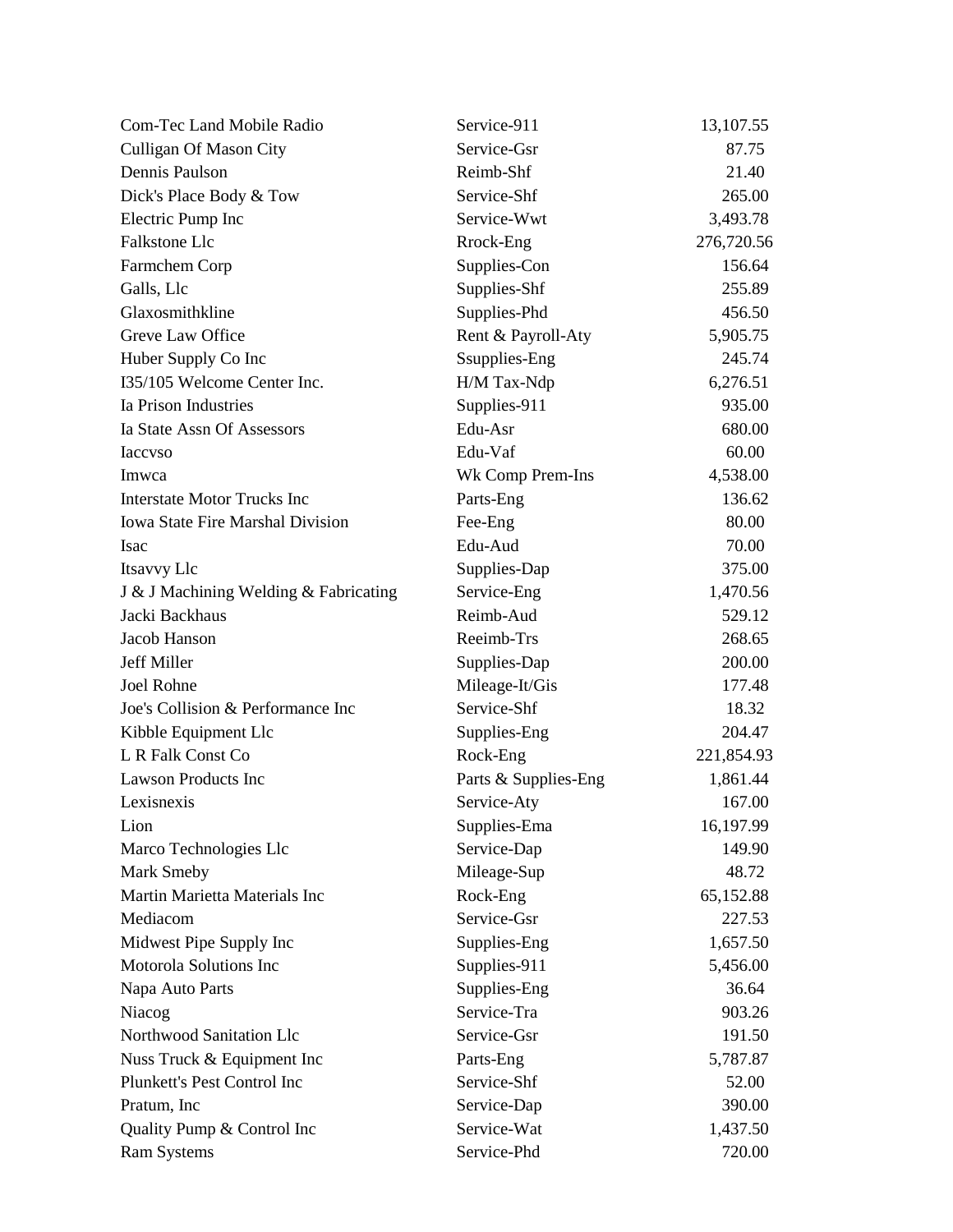| Reinhart Food Service Llc     | Supplies-Shf       | 369.55     |
|-------------------------------|--------------------|------------|
| <b>Rick Christeson</b>        | Reimb-Eng          | 35.00      |
| <b>Staples Credit Plan</b>    | <b>Supplies</b>    | 794.80     |
| Tempus Nova, Inc.             | Service-Dap        | 7,560.00   |
| Teresa Olson                  | Reimb-Rec          | 814.74     |
| <b>Verizon Wireless</b>       | Service-Shf        | 1,245.42   |
| Vessco, Inc.                  | Supplies-Wat       | 7,196.40   |
| Visa                          | Service-It/Gis     | 1,507.95   |
| Wex Bank                      | Fuel-Tra           | 1,389.86   |
| Winnebago Coop Telephone Assn | Service-Gsr        | 3,218.58   |
| Winn-Worth Betco              | $H/M$ Tax-Ndp      | 9,414.76   |
| Worth Co Historical Society   | H/M Tax-Ndp        | 6,276.51   |
| Worth County Fair             | H/M Tax-Ndp        | 9,414.76   |
| <b>Worth County Treasurer</b> | Taxes-Con          | 1,157.00   |
| Young Plumbing & Heating Inc  | Service-Wat        | 694.32     |
|                               | <b>Grand Total</b> | 709,676.90 |

Motion by Abrams, second by Stone, carried to approve the change of zoning by Mike and Angie Lester regarding the application to re-zone property located in the W1/2 of the SW1/4 of Section 31, Township 98, Range 21 of Danville Township, Worth County, IA also known as 708 342<sup>nd</sup> St, Manly, IA. From class "A-1" Agricultural to Class "C" commercial for barn event purposes only as recommended by the Worth County Planning and Zoning Board.

Motion by Abrams, second by Stone to approve the following resolution:

## **RESOLUTION NO. 2019.09.09 RESOLUTION SETTING DATES FOR PUBLIC HEARING AND BID LETTING**

To provide for a notice of hearing and letting on proposed plans, specifications, form of contract, and estimate of cost for the Top of Iowa 2nd Addition Project and taking of bids therefor.

WHEREAS, Worth County, Iowa, has heretofore established a Top of Iowa 2nd Addition Project, and it is necessary and desirable that said Top of Iowa 2nd Addition Project be constructed and such improvements are in the best interests of the County and may be hereafter referred to as the "Top of Iowa 2nd Addition Project" (and sometimes hereinafter referred to as the "Project"), the Project to be as described in and to be contracted for and completed in accordance with the proposed plans and specifications and form of contract prepared by Veenstra & Kimm, Inc., the Project Engineers for the Project, such proposed plans, specifications, form of contract, and estimate of cost being on file with the County Auditor; and

WHEREAS, detailed plans and specifications, notice of hearing and notice to bidders, form of contract and estimate of cost have been prepared and filed by the Project Engineers for the Project and have been examined by this Board;

WHEREAS, it is necessary to fix a time and place of public hearing on the proposed plans, specifications, and form of contract and estimate of cost for the Project and to advertise for sealed bids for the Project.

NOW, THEREFORE, Be it Resolved by the Board of Supervisors, Worth County, Iowa, as follows: